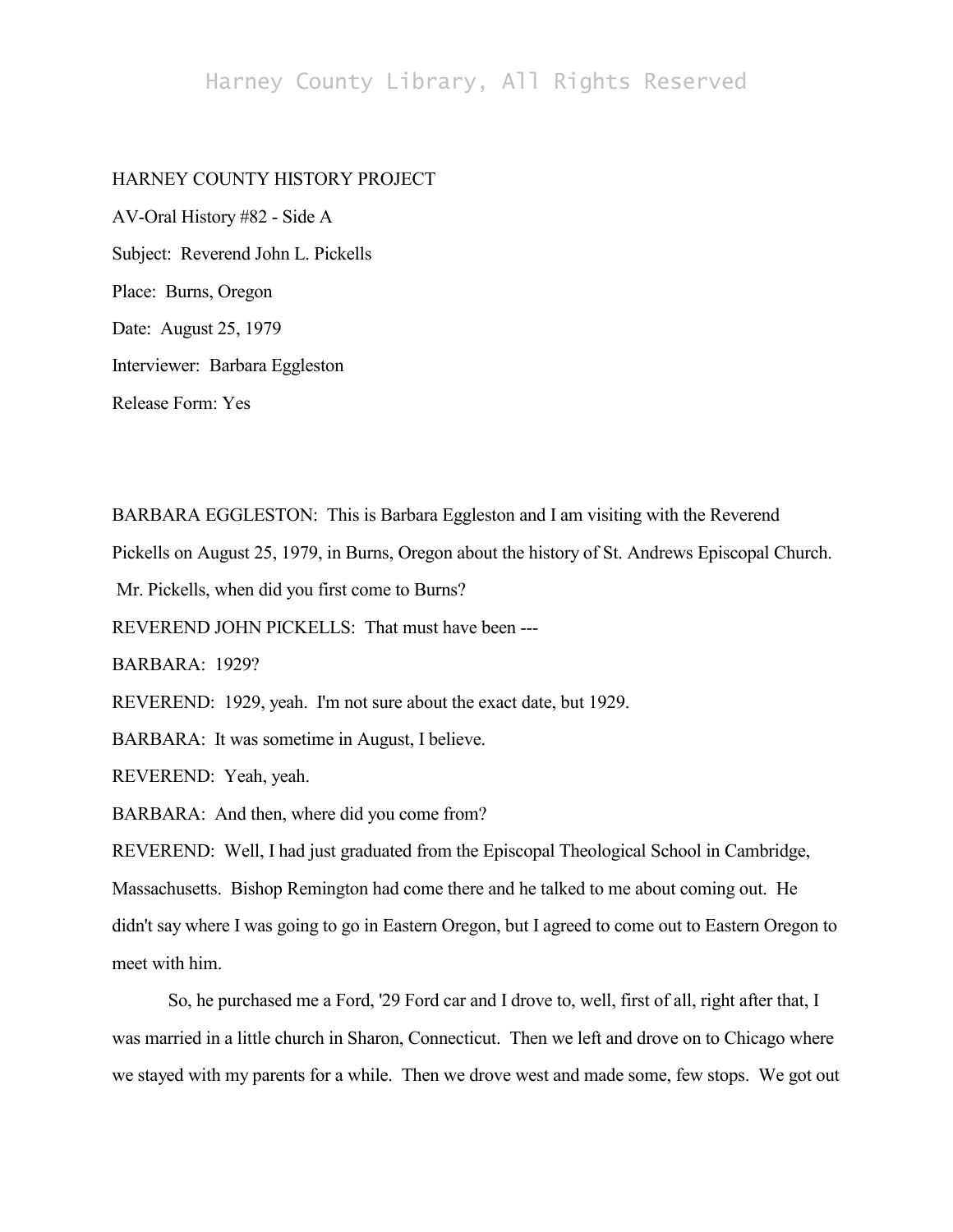to Pendleton and stayed with Bishop Remington, and an Arch Deacon Creasy at that time. And came down here to Burns with the Arch Deacon.

The date I am not really sure of, but in 1929, in August. And he took me over to St. Andrews Church which had been purchased, I think from the town, one of the old high school buildings. And they had put a little apartment in the rear of that building. A new addition to the building that had these two big rooms which, we used as the church and the parish hall. BARBARA: Then now you came as a Deacon, is that right?

REVEREND: Yes, I had been ordained Deacon in Cambridge, Massachusetts, for the Bishop of Chicago by the Bishop of Massachusetts. Is the way these things go. So I was a Deacon when I came here, yeah.

BARBARA: Okay. Now according to the history your opening service was August 25, 1929. Did you handle that service yourself?

REVEREND: Oh yes, yeah.

BARBARA: And what was the church life like when you first came to St. Andrews?

REVEREND: Well, it was really rather well established because of the work of Miss Charlotte Brown, who was here the year before, and had organized the group of women, a sort of a Guild, I guess called St. Andrews Guild. She had also started church school. Now, I don't remember how many were in that, but probably between a dozen and twenty. She had already gotten some of these things started like the church school, which was very important. She had been doing work with the women of Burns, and had started a guild. And they were very busy doing things, and sort of getting everything kind of set up for educational purposes, and for work in the church. She was actually at that point the, sort of predecessor of my arriving as the first Parish Priest of the church. There is history that I'm not too familiar with, going back when Bishop Paddock had called here and so on, and had sort of sorted out a few people who were Episcopalians way back, and were interested in starting a mission.

BARBARA: Do you remember your first marriage service? It was with Red --- I'll tell you who it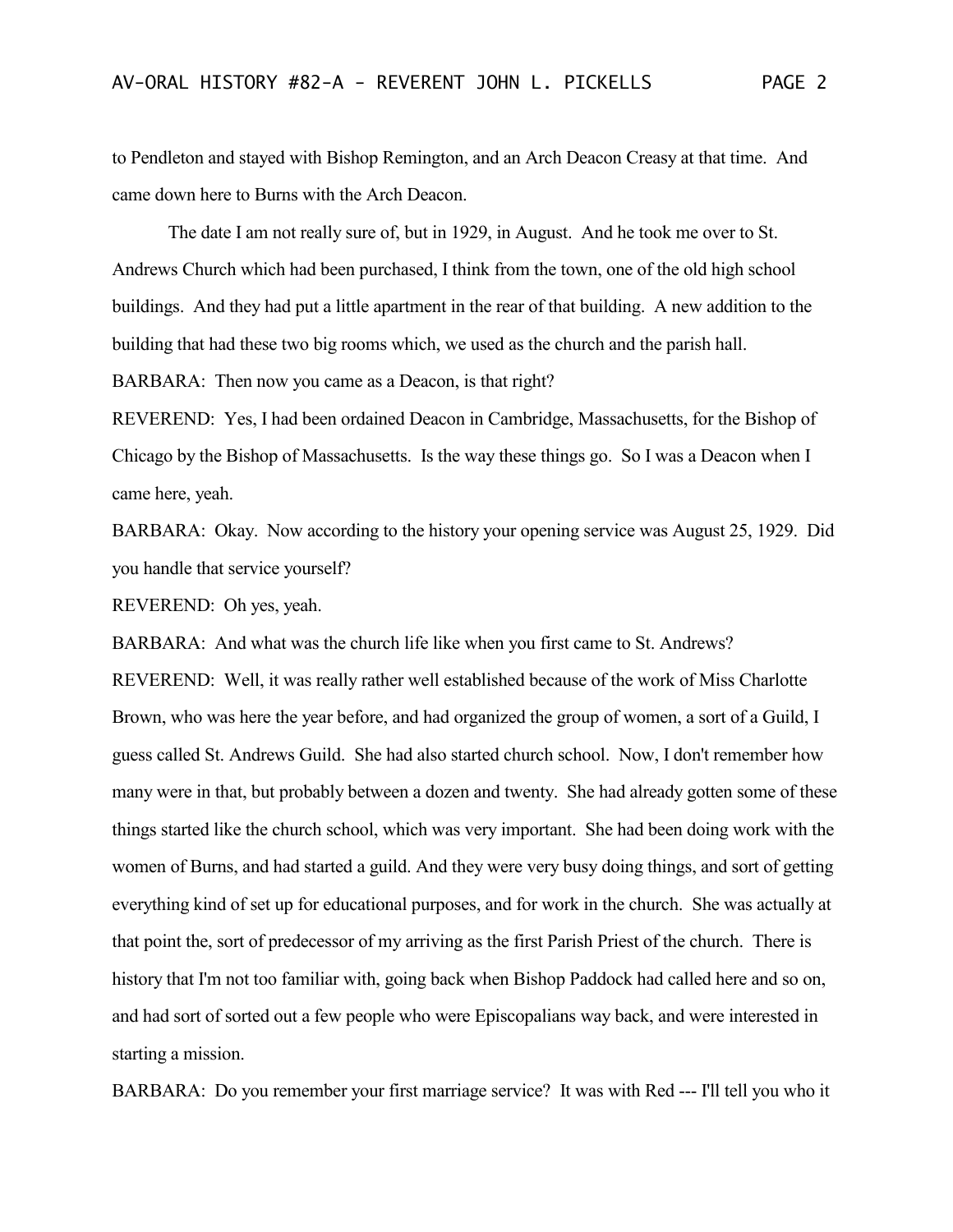was with, it was with Red and Naomi Walter September the 9th, 1929.

REVEREND: Yes, I do remember that. I think they are still here, aren't they?

BARBARA: Yes, yes they are.

REVEREND: I'm anticipating meeting them, and I think they perhaps are interested in going over their marriage vows. I'm not sure about that. But I've sort of had indirect illusions to that. Which of course, I'd be very happy indeed to do. I do remember that, yeah. It was just after I had come. BARBARA: I believe, according to the history, your first confirmation was December 16th, that must have been, would that have been the youngsters in the confirmation class? Would that be what that was?

REVEREND: Yeah. They were a group, which I gather had already been baptized. I'm not sure whether some of them had to be baptized in preparation for this. But I've really forgotten the names, and of course those records have been burned. We don't have that, and I don't remember how many there were. But I remember having the first confirmation class, and then the Bishop came down for confirmation, which of course is the steps that are taken. It seems to me that Doris Hotchkiss, which is not her name now.

BARBARA: Dora, Dora Burden.

REVEREND: Right. I'm quite sure she was one of them. And it really wouldn't be possible for me to call any other names out of the hat for that. And apparently those records have been burned. It's a darned shame, really.

BARBARA: Speaking of that, how did you feel when you found out that your first church had burned to the ground?

REVEREND: Well, I didn't know about that until just a few months ago, when I received, getting letters from Perkins. Louie Perkins, yeah. Because I was back here, a trip that I took out to the west coast in 1960, right around 1960 or '61, and I couldn't say exactly. And I had seen the old church and so on, and had called on some of the people who were still here like the Welcomes, who are still living here, and of course Gladys Holland. Some people are gone now. It was just sort of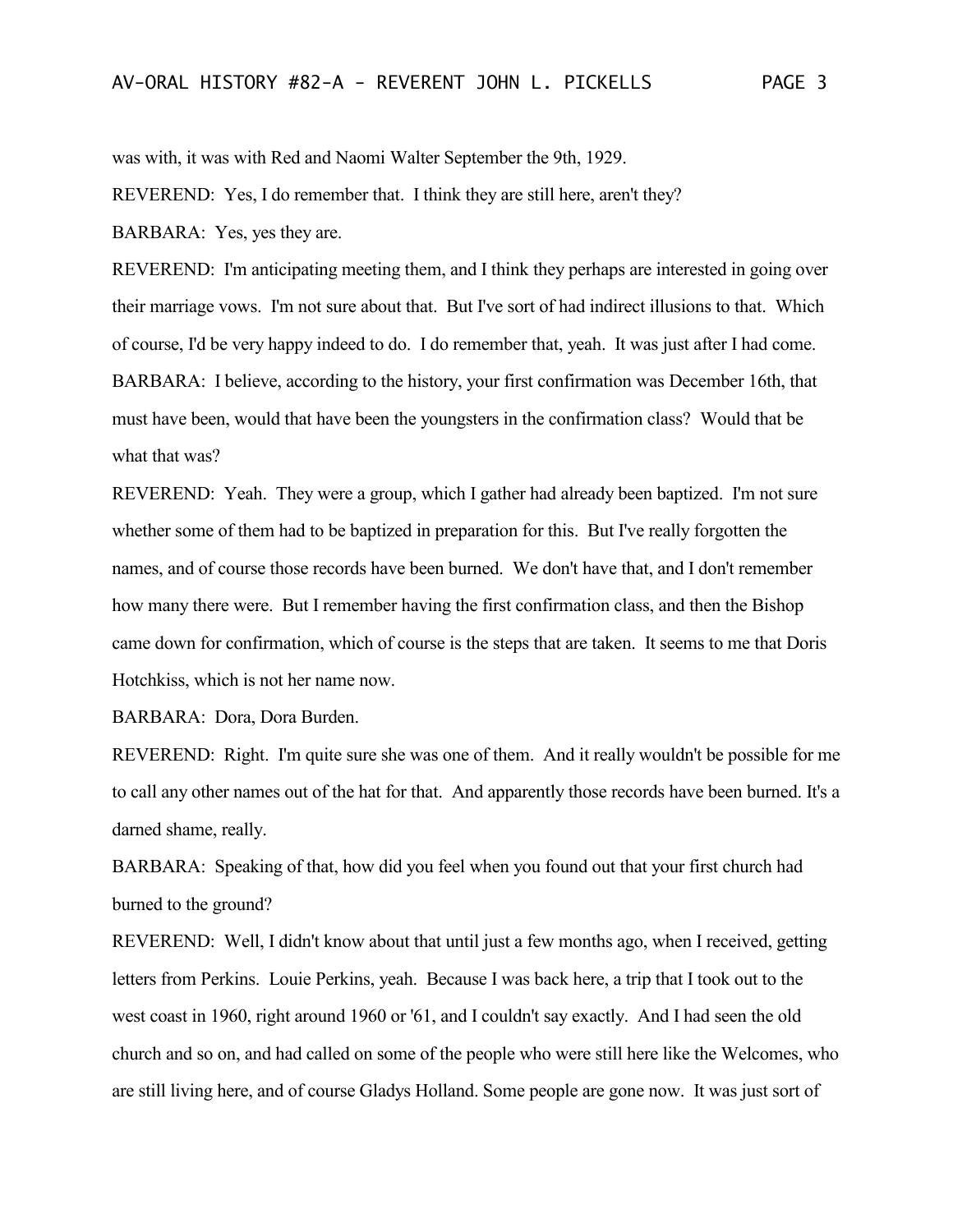an overnight stay here, at the old hotel, which I understand has now burned to the ground. BARBARA: Yes, it has.

REVEREND: And that was my last, and my first re-visit to Burns. And the last visit I had made until this one. But the old church was still standing at that time, the old building. ...

BARBARA: Do you, had it been completely remodeled by the time you came, or were you, did you come in the middle of the remodeling?

REVEREND: Oh no, they had --- I'm not sure who was behind it, but Archie Creasy had been put in charge of this venture by Bishop Remington. And the little apartment was complete, there was just a living room, and the Bishop got me a nice leather chair to sit in, and we had sent some things by freight, which hadn't gotten there. For instance, some other furniture like a dining room table, which I didn't have. And I had ordered a stove, cooking stove, and that hadn't gotten there. But for a while we ate off boxes. It was just a matter of a few weeks, till our stuff got there. The bedroom furniture and that sort of thing. Some old chairs, which belonged to my grandparents, and I still have a couple of those. We had those up here. It was a little time before things got there, and we got settled, and of course we were busier than Sam Hill.

But there hadn't been much done in the church except some of the church furnishings were there; the alter and pews, which I believe were made here. Then the big guildhall, which is the other big room. There were some dining tables, I think given by the people in Hines. So, there were just rudiments of things around. And in the church, which had been used as a gymnasium, it was alight blue color I remember, and there were basketball marks all over the ceiling. And the two big chunk wood stoves, one in the church and one in the parish hall, and that was the heating arrangements. So everything was just sort of from scratch, except that the little apartment was very modern, and very nice, and so on.

And then we began to work. I mean, we had men and women both painting in there, and getting the place cleaned up.

One very interesting chap who was an old prizefighter was looking for work. He just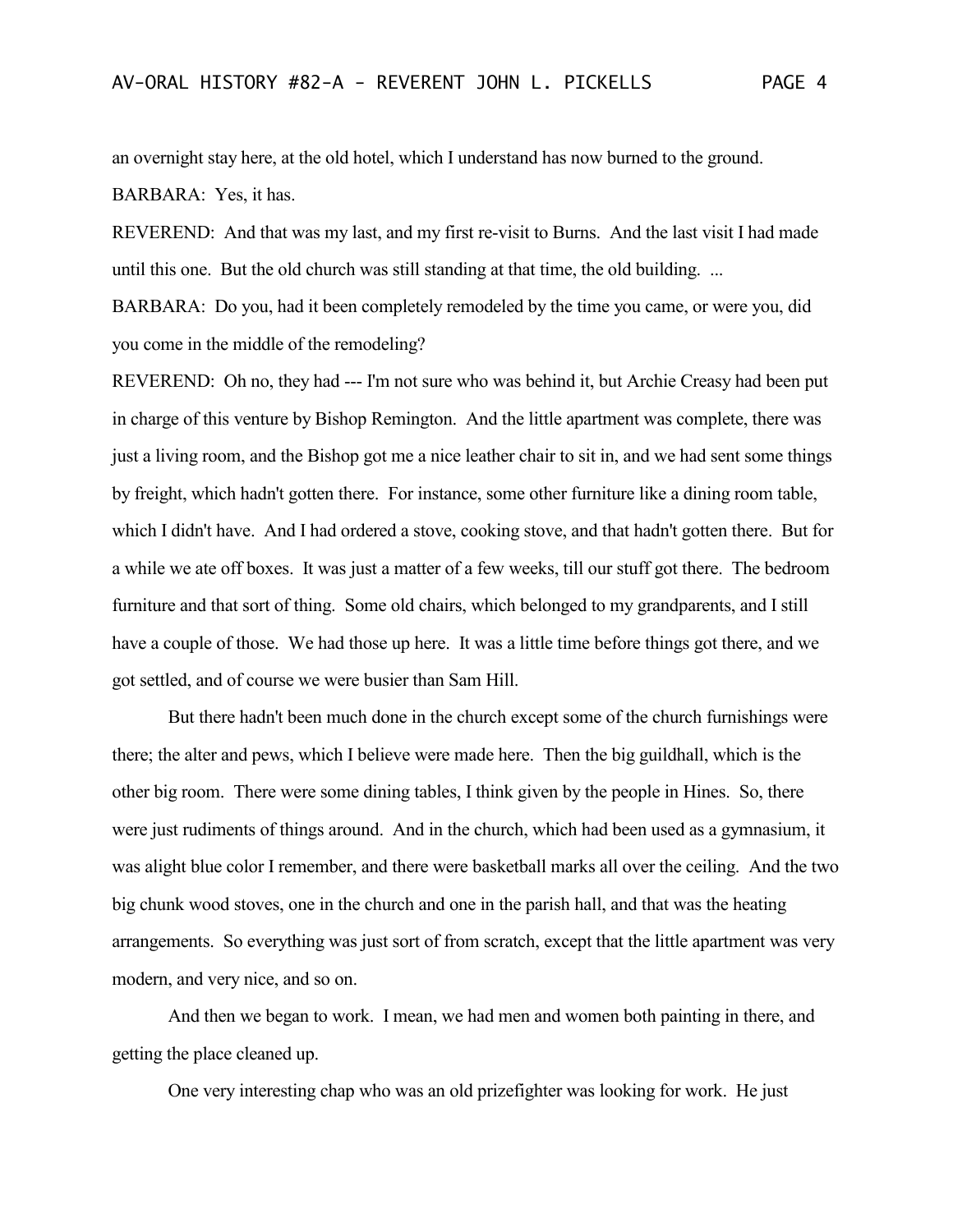happened to be coming through and I have forgotten his name, he was a short fellow with a prizefighter's ears and everything else. And so I put him to work, and he did a perfectly wonderful job. We borrowed some scaffolding from one of the people in town, I've forgotten now just who that was. And so he spent about four days just washing that paint, just washing the church and the parish hall, right next to each other with a big sort of a sliding door between them, I remember. I've forgotten his name, but he should be remembered because he did a beautiful job. And I put him on a cot out there, fed him and he just worked like a beaver. I'll never forget him. Then after he finished everything was cleaned. And then I remember the women painting the ceiling and things like that. So, did some of the men.

I've such a bad memory for names. There was one chap who was a carpenter, I'll try to remember his name as we go along, and he did an awful lot of work.

## $BARBARA$ :

REVEREND: No. I'm sorry; maybe as we talk along I'll remember it. He'd been a lawman back in the Middle West with one of the very famous lawmen back in Kansas or around there. Ruby Drake was his name, Ruby Drake and his wife was still living, and Ruby was just one of the kindliest old fellows I've ever met in my life. And he would come up and help with all of this work, carpentering and painting and so on. He was just an invaluable guy, and always came to church and sat in the back. And when my daughter, who is with me now, was born out there and would begin to cry, Reuben would go get up and go out back and rock her.

So, they were very busy days, those first days. Just a matter of house cleaning and so on, which was very important of course. And we got that done in a very short time, so that the place was presentable. And as I say, there were these two big chunk stoves there, they were tremendous big stoves. And of course we needed them because that winter was very cold. And as I remember it, there was no basement under that place. I don't understand that but it was open underneath. BARBARA: Well, I don't know either. Sarah Elizabeth was born March 26th, wasn't she? REVEREND: Well, she told you, 1930, yes. Up at the old hospital, which was then under the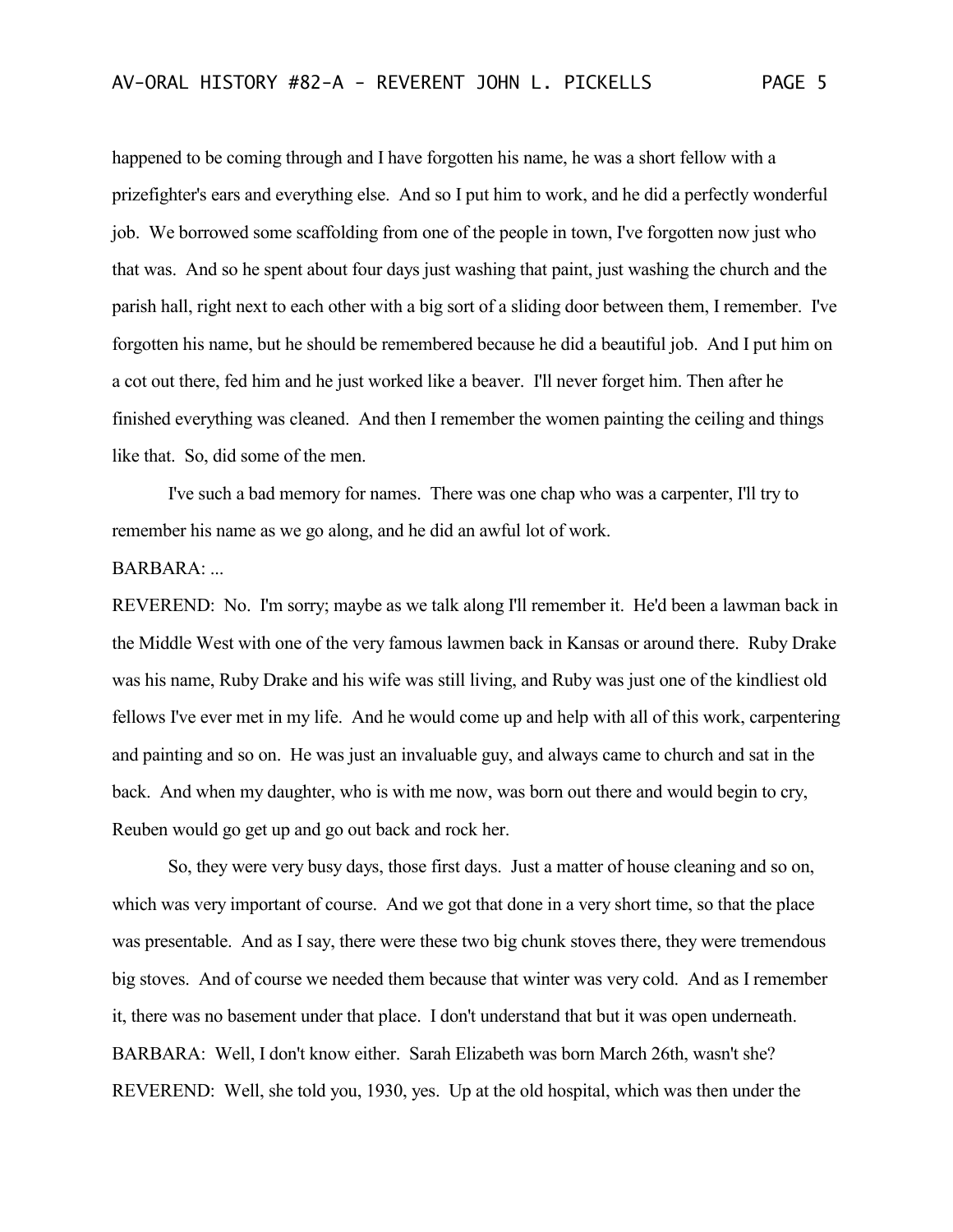direction of the Roman Catholic Church, and I thought a fine hospital. Dr. Homan was the doctor, our doctor, at least at that time. And he and his wife both came to church, and he delivered Sarah, who is here with me now.

BARBARA: Could you tell me something about how you felt on the day you were ordained, which according to history was January 19th, and I believe your father did it?

REVEREND: Yes. Yes, my father was then director of --- I think in some of the records I have read I think he was in Freeport, Illinois, and then he went to Trinity Church in Chicago. And it was just, gee, I've forgotten now whether he had gone back to Chicago at that time, or whether he was still in Freeport, I've forgotten. But he came out and ... booklet, which we are getting out, was a picture of my father and myself. And he was ... of the church there. He had graduated from Cambridge, which I did, back in 1903 I think it was. So, he of course was very much interested in coming out, and he came out and was there, and presented me for ordination to the priesthood to Bishop Remington. Of course, that was --- he came out, and then went back. I remember taking him over to the train that goes from Crane over, and he and Billy Remington had a great confab all of the way back. Of course, he enjoyed that immensely, and that was a big day for me. I mean he had presented me for ordination for the priesthood. I had already been an ordained Deacon, as I just said, back in Massachusetts.

So from that time on then, we didn't have to have the Arch Deacon, or the Bishop, or somebody else come down for communion services. Because as a Deacon, you can't do that. You can just have the morning and evening prayer.

But things were going, hopping, you know. There were a lot of kids and so on. I think it is rather important, I don't know who the man was, but he appeared at the door one night and said, "Would you be willing to take over the Boy Scouts?" And I think he had been doing it, and so this appealed to me. I mean I had been a Boy Scout, and worked in Scouting, and so immediately I was loaded with this gang of kids. There were too many for one troop, but they just made one troop out of them. There were fifty some, and I can remember the names of some of them. So that got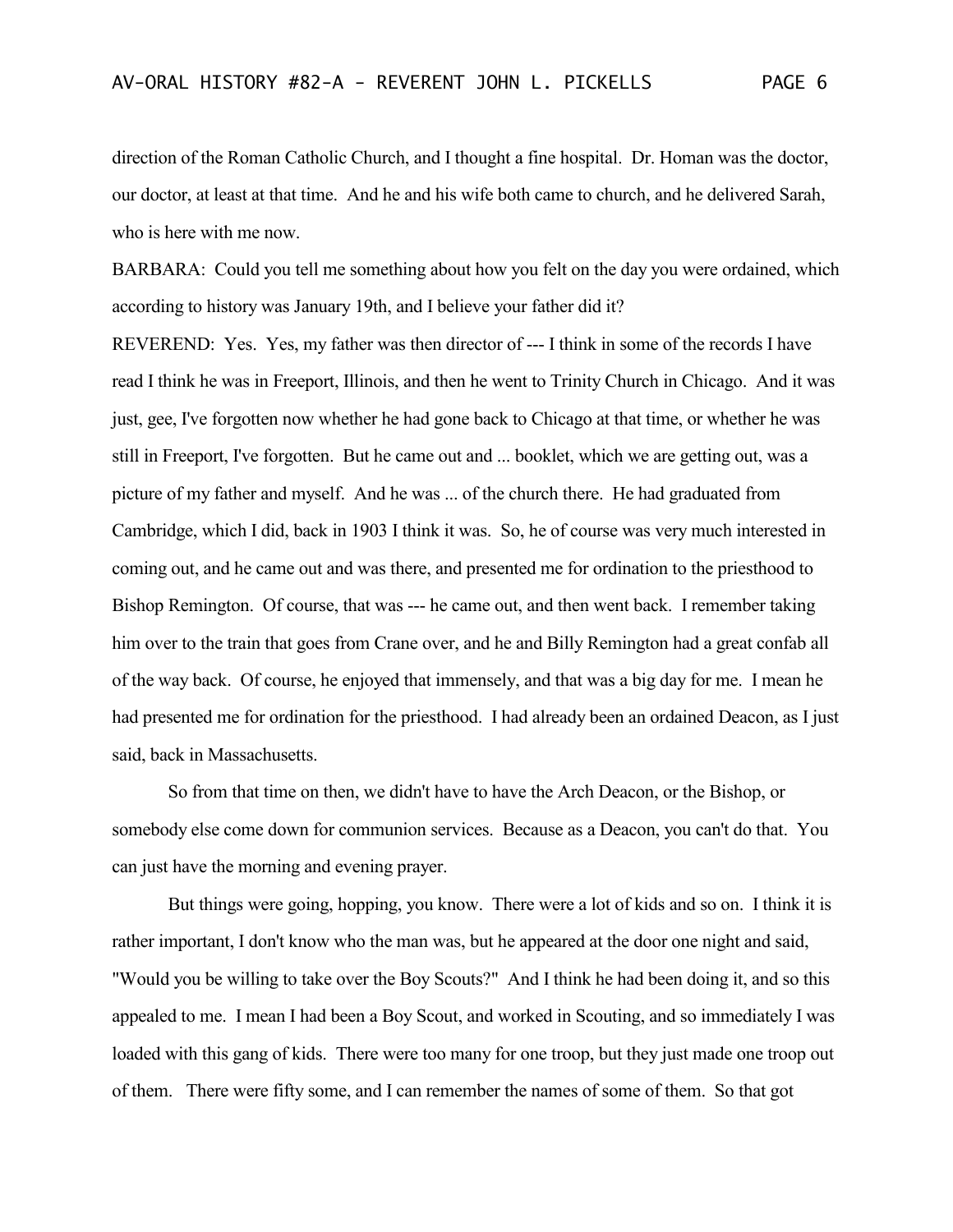started right away, and it really took a good bit of my time there. But time which was certainly worth it, and I enjoyed tremendously.

We had two summer camps, one out at a sheep place, and I've forgotten just exactly where that was. But if you don't mind little incidents, we had to bed these kids down and I got somebody in town, and I can't remember who the dickens that was, to sew up these mattresses. And out where this place was there had been a lumber mill, and I thought gosh this was going to be great, we'll just fill those things with sawdust. Well if you've ever tried to sleep on sawdust, you know what happened. We took that out and put branches and things in these things. Well that was kind of a tragic affair, but we had a wonderful time.

There was a man and his wife, and I don't remember their names, from Burns who came out as cooks. There were about 50 boys, and we had this camp. And then the next year, and I think this is important to remember, a group of men from Portland had purchased some land out there in the Blue Mountains north of us, almost at timberline. And they had started building this; they were going to build some sort of a hunting place, a meeting place. They got it almost completed, and I don't know whether they ran out of money, or interest, or what, but there was no roof on it. So they turned that over to us, gave it to us. As I remember it, there was no money involved. And so, the next summer we went up early and took all of these boys, and I found out how to make shakes. We got a ... and mallet, and stuff you use. We got up there and I think we were up there for about three weeks. I would come home Sundays and it was probably about 70 miles or so up into the mountains. And leave them with some older boys who were there, in their late teens. But we cut this big tamarack tree down and we shaked over that whole roof, and it was a pretty good size building that summer, and did a good job. That was the center part where we ate and met and so on, and then the boys had tents.

It got pretty chilly nights. We dammed up one of those mountain streams up there, and made a swimming pool, and swimming was just lining up in the morning and diving in and getting out the other side, and as quick as you could, because it was cold. Oh my godfry it was cold. But it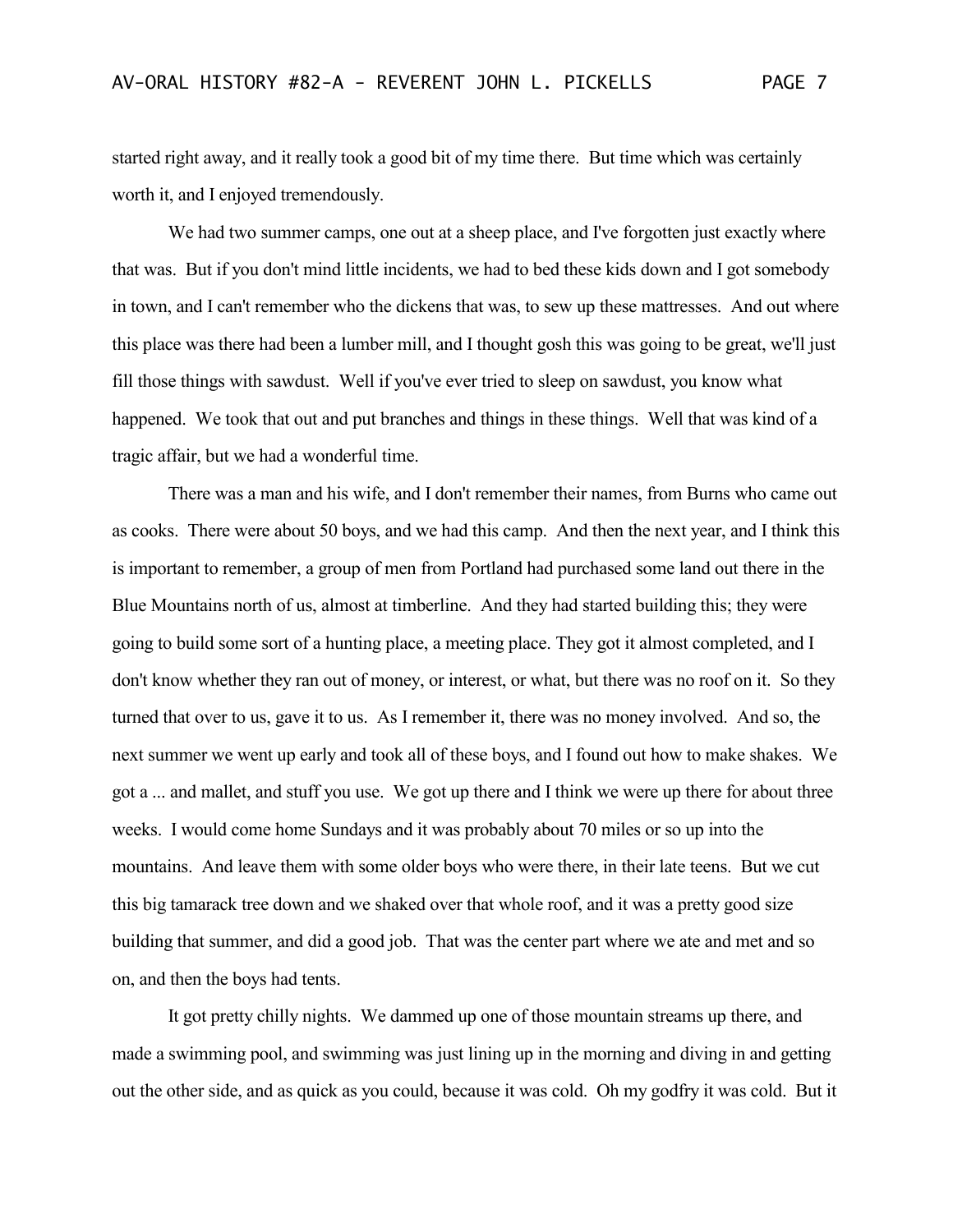was a great experience.

And then the next summer, we went up there, and then I've heard since that they had to give that up, of which I'm very sorry because it was a very beautiful place. And this big place, which these fellows from Portland had started, was a lovely building. I have some pictures of that at home.

But the very first year was the most interesting, because we did shake over the roof. And we also by mistake or misfortune, one of the boys started a forest fire and I forget, I think it was the first year, and we had to get in touch with the Forestry right away. They came up and I got quite a scolding out of it, and so on, but it didn't amount to too much.

But that was, this Boy Scout Troop was a very much part of the work here, and I can't tell how much effect it had on this place as a whole, but I am going to try and see some of those boys while I'm here. It was a tremendous job, and of course they got interested in the church, sang in the choir, and that sort of thing.

Young Bill Byrd, who has some kind of work here in the state, and I'm not sure what it is, I want to find out, was one of the boys in that. And Neil Smith was one, I want to see him. I could remember some of the names, but anyway it was quite an important, I think very important thing for the town, because these kids were all interested, and practically every kid in town was in it.

And they also put on a very wonderful minstrel show.

BARBARA: Oh, they did?

REVEREND: Yeah. If I could only sing you some of those things. That was a good show. We made quite a bit of money in that show. I think all of the high school auditorium was pretty well filled. Miss Beznecheck (sp.?), does that ring a bell?

BARBARA: Yes.

REVEREND: Was a schoolteacher at that time, and she got the little orchestra together of these boys. They would practice, practice, and practice. We put on this, I think, really good minstrel show, and she led the orchestra, and took care of the music part of it for me. I am told she is still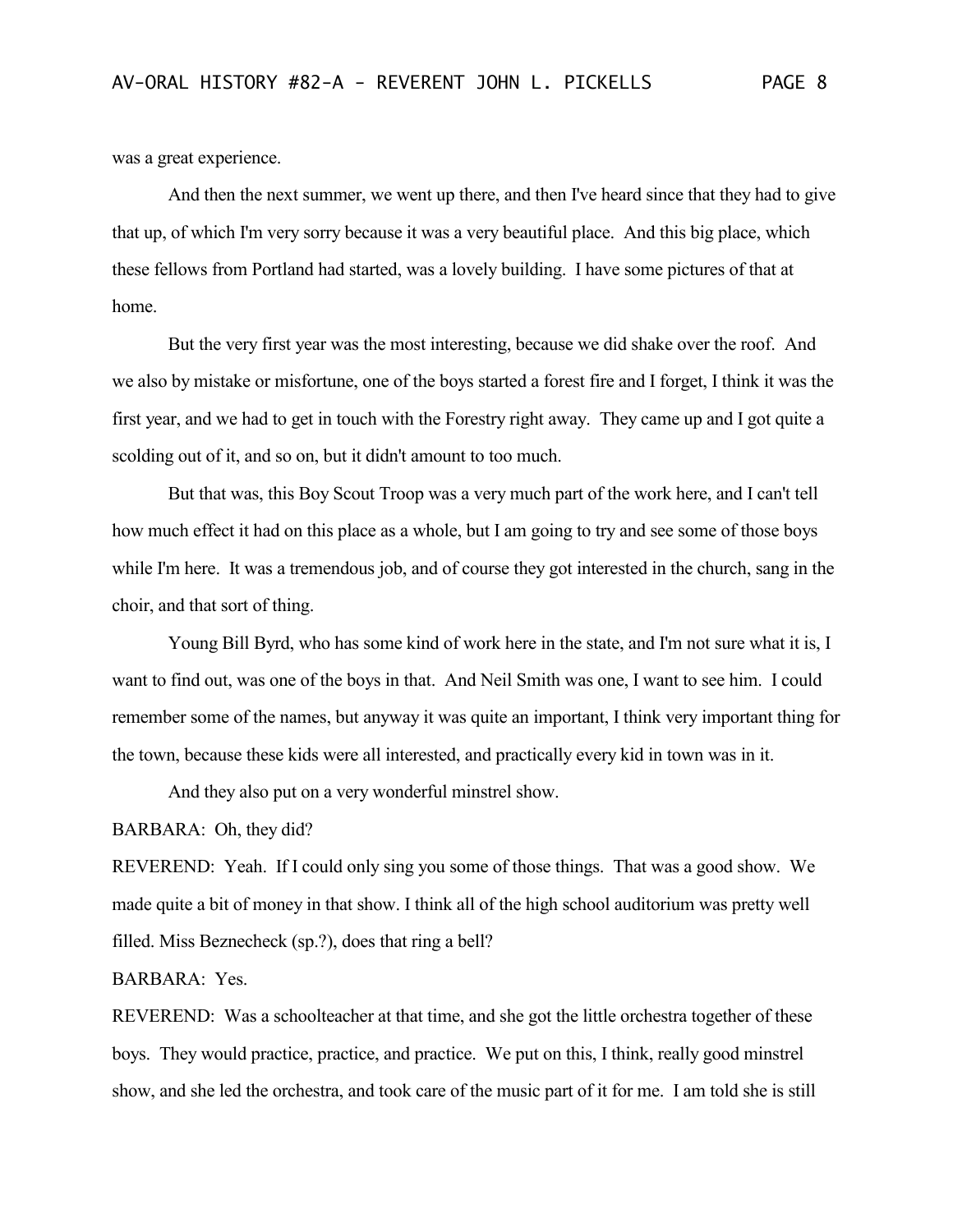alive, and I certainly want to see her.

## BARBARA: Yes.

REVEREND: She was a great, great girl, and the boys gave her a nice big bunch of roses or something, I don't know. But it was a wonderful affair. But, those are sort of out of the church angle, but as a matter of fact they weren't really, because most of them were into the church. The whole thing fitted in together.

BARBARA: I wondered if you could tell me about your preaching tour in the Diocese in Minnesota?

REVEREND: Oh yeah, I've forgotten the dates on that, but you must have that. That was very interesting and I left on the Portland Rose and prepared a little sort of a talk, a sermon that I had given a few places. I've forgotten the first places. It was sort of down in the southern part of the state. I must of gone to about a dozen, maybe a couple more than that, places speaking. It might be the regular service, or it might be an evening meeting. I traveled all around the state, and had a wonderful time doing it. In fact, telling everybody about Burns, and the people of Burns, and what we were doing, and this sort of thing, and it was a very enjoyable affair.

One of the funny things that happened, by about midway, I was up at a place called White Bear Lake in Minnesota, which was a very fashionable summer place, with a lot of wealthy people there. Instead of service, they had a big dinner. And as I remember it, there must have been a couple of hundred people there for this big --- it was a big and a very wealthy parish. So I was the main speaker, but we ate and had a wonderful meal. Then I got up and talked and sat down. And then this fellow whose home I was staying on the way out to his home in the car he said, "Do you know how long you talked today?" I said, "No, I don't." He said, "You were talking for an hour and twenty minutes." I said, "Oh no! I can't believe it." So we kind of kidded about it, but then I got back and I took out my notes, and by that time I wasn't using. And I looked them over and for the life of me I couldn't see where I had added anything, but every story got a little bigger. Well, this is of course is what happened, and so I kind of revised the thing, and for the rest of the time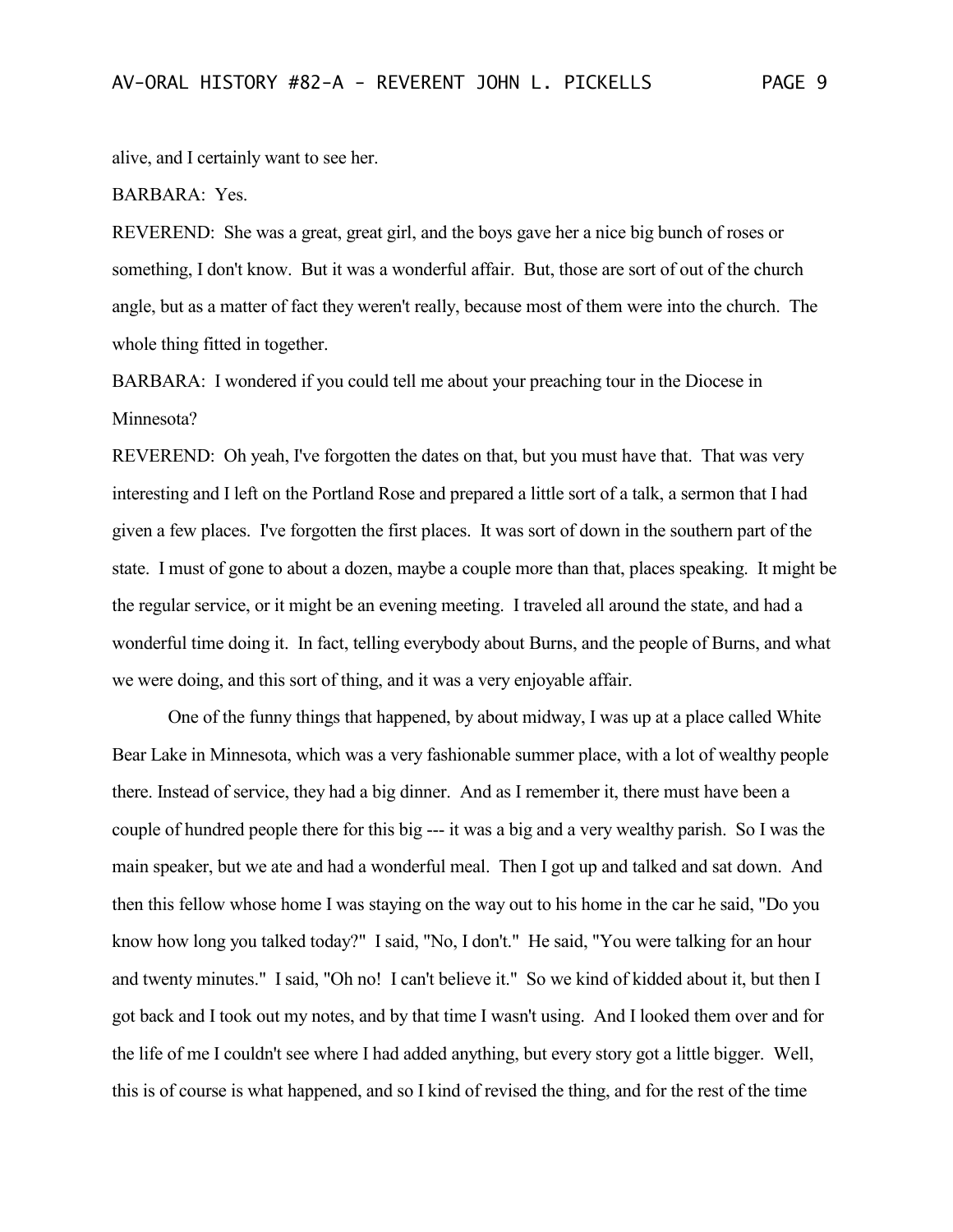tried to keep it down. But of course, it wasn't a church service, it was a dinner, and we were having a great time. But it was just a, I think what I want to say this is because it gave a picture and I've thought about it quite often since, of my natural enthusiasm for the work that was going on here in Burns, you see.

And I was myself so overtaken with all of this and so on. I told about the church school, and I told them about the services, and I told them about these summer camps, and all the different things that we were doing. And to me, in my mind, this had grown up so that I would just add to these stories as we went along, you see. So, from a twenty-minute talk it grew to over an hour. And I've always remembered that, and tried to profit by the experience. But I don't know that I've succeeded.

But it was a very, very enjoyable thing. And then I went from there, as a matter of fact I got pneumonia and I had to go back to Chicago and stay with my parents for a couple of weeks. Billy Remington came to see me in Chicago. I never found out how much money we raised. I don't know why, whether I wasn't interested, or whether I just never was told, but we were there quite a while, and it was a very enjoyable thing.

BARBARA: Well, according to the little history that was written, it was \$5600, which was quite a bit of money.

REVEREND: In those days, yeah. But they wanted, I preached at the cathedral for instance, and all of these various places. I had a wonderful time. But gee whiz, I had my story, it kept growing and I could see why. I was so enthusiastic about what was going on here, that I just couldn't, that I just had to keep telling it, as it grew, you see. But I guess it didn't do any harm, even if I did talk that much. We raised what we were trying to raise, and it was a lot of fun.

BARBARA: I know that was very ---

REVEREND: And of course, they were very interested because of Billy Remington having been in Minnesota, you see. And so it was an easy, easy to do, make people willing to listen to other words. BARBARA: Well, thank you very much, Mr. Pickells.